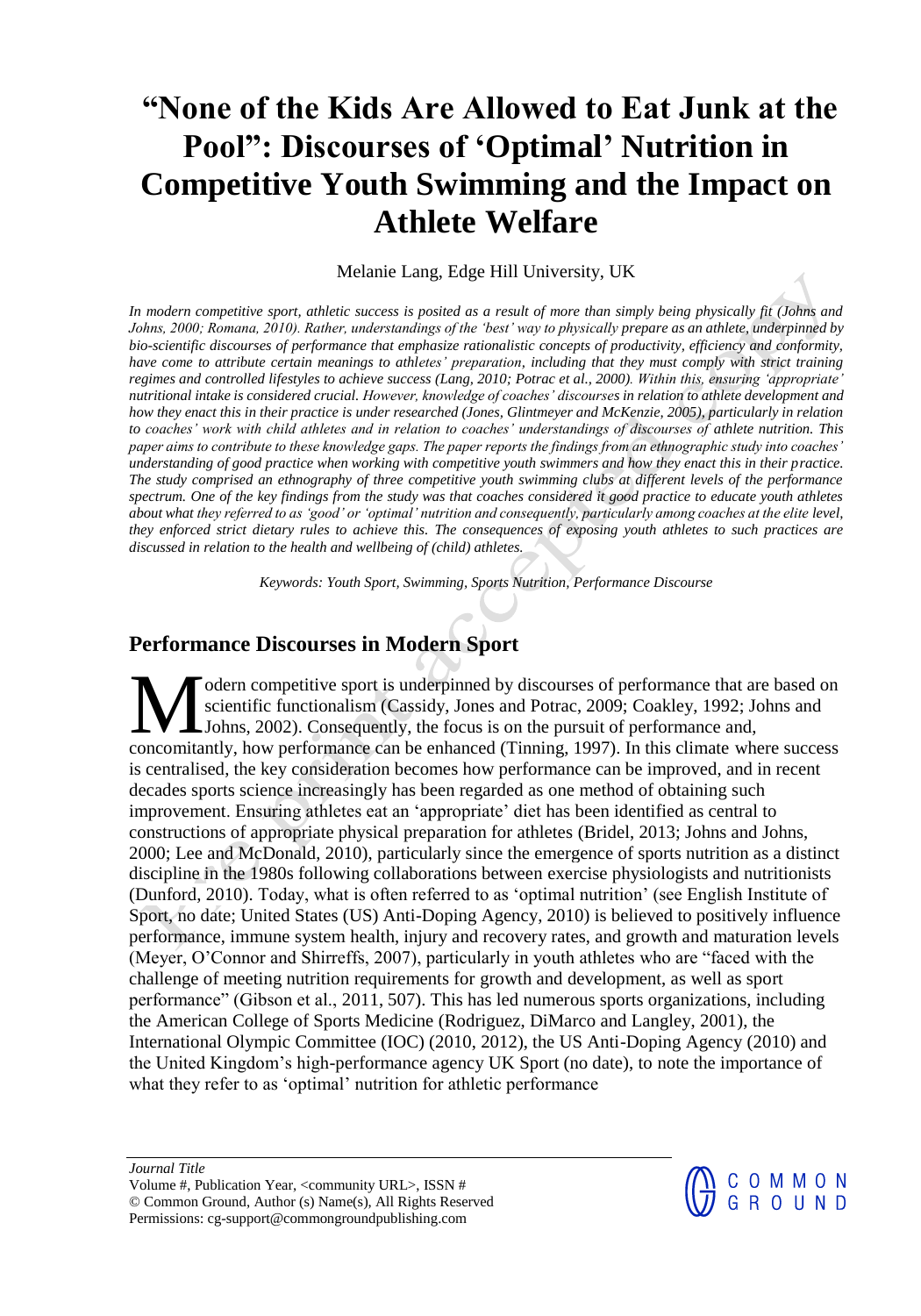Nutrition plays a critical role in athletic performance, and athletes, coaches, and parents need to realize that making wise food choices can increase the chances of optimal athletic performance. (US Anti-Doping Agency, 2010, 29)

In line with the dominance of performance discourses in modern sport, coach qualification and education courses often focus primarily on the physical development of athletes, providing coaches with physiological knowledge such as the mechanics of the relevant sport and ways of improving athletes' strength, conditioning and nutrition (Cassidy, Jones and Potrac, 2009; Tinning, 1997). Discourses of 'optimal' nutrition and weight management to enhance performance also commonly feature in coach qualification and education courses. For example in swimming, which is the context of the study reported here, the Amateur Swimming Association (ASA) Level 2 Certificate in Coaching Swimming contains an assessed module called Understanding Basic Nutrition and Hydration Principles for Sports Performance, where learners study the principles of "good nutrition" as it relates to sports performance, and "how best to achieve optimum nutrition and hydration levels before, during and after training and competition" (ASA, 2013, 12). Similarly, the Level 3 Certificate in Coaching Swimming qualification contains a module on Understanding How to Provide Participant(s) with Nutritional Advice within Sport-Specific Annual Coaching Programmes, where coaches study "the principles of sport nutrition" and are assessed on being able to "describe optimal nutrition and hydration strategies" (ASA, 2012, 11).

Within this discourse, the athletic body is constructed as a biophysical object – one that can be 'improved' by, in part, ensuring 'optimal' nutritional intake (Pronger, 2002). To this end, a simplistic but logically appealing "engineering input-output model" of nutrition (Spoel, Harris and Henwood, 2012, 4) often underpins advice provided to athletes, wherein athletes are constructed as machines (often Ferraris or other high-performance sports cars) and the food athletes eat referred to as 'energy' or 'fuel'. The analogy goes that athletes, like cars, need to get enough energy/fuel – but not too much – to run their engine. Overfilling the tank, it is often warned, can result in athletes being overweight or obese, which is assumed to be negative for athletic performance (Anderson et al., 2011; Rodriguez, DiMarco and Langley, 2001). Meanwhile, energy deficits can lead to a range of ailments, increased likelihood of injury, and poor performance (Meyer, O'Connor and Shirreffs, 2007). For example:

Optimal nutrition is an integral part of peak performance while an inadequate diet and lack of *fuel* can limit an athlete's potential for maximum performance. (US Anti-Doping Agency, 2010, 1, emphasis added)

A diet that provides adequate *energy* from a wide range of commonly available foods can meet the carbohydrate, protein, fat and micronutrient requirements of training and competition. (IOC, 2010, 1, emphasis added)

Meanwhile in the British National Health Service's (NHS) guidance on 'Food for Sport' (NHS, 2012), we are informed by a consultant sports nutritionist to the British Olympic Association that a "good diet", including carbohydrates which "are the *fuel* that power your exercise regime", can help athletes "get the best fitness and sport results". Similarly, the English Institute of Sport (EIS), which provides sports science support for elite athletes, notes that:

Optimal nutrition plays a pivotal role in supporting the training and competition demands of any elite athlete. Good food choices helps ensure *fuel needs* are met to promote adaption to training, to aid recovery in order to continue intensity training and to ensure good health to prevent illness and injury. (EIS, no date, emphasis added)

## **The Influence of the 'Sportsnet'**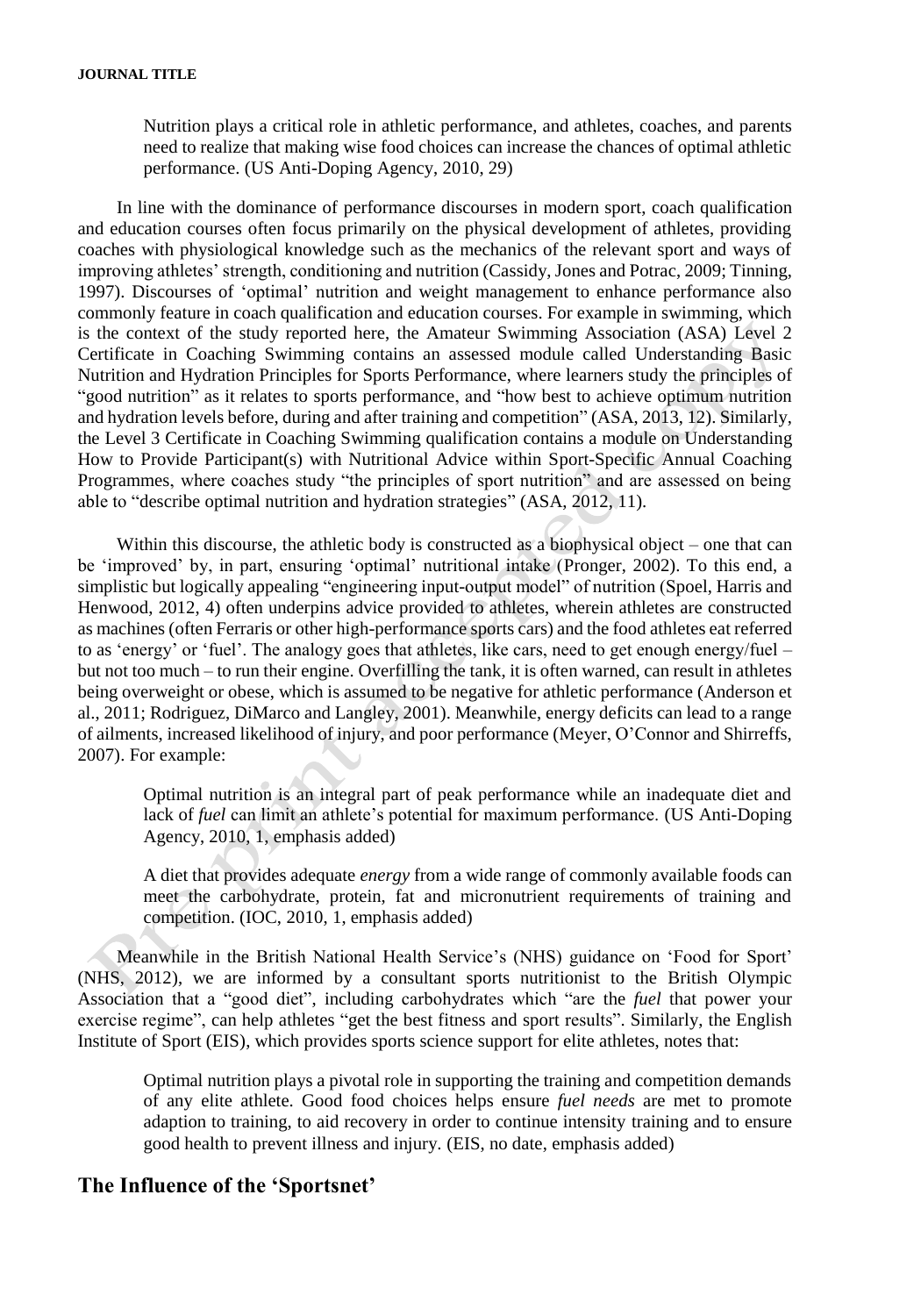Coaches' understandings of the importance of physical preparation discourses, including those around 'optimal' nutrition for athletes, is pertinent given the influence they have over the training environment and the athletes with whom they work. Coaches influence the social context that athletes inhabit, which Howe (2004) refers to as the 'sportsnet', and therefore have the potential to shape athletes' identities and the culturally valued norms within their club (Howe, 2004; Jones, Glintmeyer and McKenzie, 2005; Sparkes and Smith, 2002). Therefore if coaches internalize contemporary understandings of 'optimal' nutrition as central to athletic performance, this is likely become culturally valued within that environment and impact on athletes' understandings of what it means to be an athlete (Jones, Glintmeyer and McKenzie, 2005). Coaches have been found to use a range of disciplinary techniques (Foucault, 1977) to encourage athletes to comply with their understandings of the 'best' way to physically prepare, including controlling athletes' lifestyles as well as, particularly at an elite level, monitoring athlete's weight and nutritional intake (Lang, 2010; McMahon and Dinan-Thompson, 2008; McMahon and Penney, 2013; Yorganci, 1993). In this sense, coaches and other adult stakeholders have been identified as contributing to "the legitimization and normalization of regulatory practices within the culture and critically, the adoption and expression of those practices in the swimmers' lives" (McMahon and Penney, 2013, 164). In swimming, Jones, Glintmeyer and McKenzie (2005) demonstrate how this culture of regulation contributed to one athlete developing an eating disorder, while McMahon and Penney (2013) highlight how coaches' beliefs about appropriate diet in Australian elite and sub-elite swimming, and athletes' desires to achieve a body that would be accepted by them, led swimmers to adopt pathogenic weight control behaviours both while they were active participants in the sport and long after their retirement from it.

This perhaps goes some way to explaining why athletes have been identified as being at higher risk of developing disordered eating than non-athletes (Hagmar et al., 2008; Sundgot-Borgen and Torstveit, 2004). Indeed, studies have shown that athletes who experience critical comments about their weight, instructions to lose weight or – critically in relation to this paper – who experience pressure to restrict their diet are even more likely to engage with disordered eating practices (Bratland-Sanda and Sundgot-Borgen, 2013; Kerr, Berman and De Souza, 2006; Muscat and Long, 2008). Furthermore, athletes in early specialization sports – that is, sports where starting sport-specific training by ages 5 to 7 is considered necessary for future excellence (Balyi et al., 2005), such as swimming – have also been found to be at increased risk of developing eating disorders (Byrne and McLean, 2002).

## **Deconstructing Sports Practice**

There is no consensus among sport nutritionists on optimal dietary requirements for athletes, however, in part because there are so many variables due to sport type, gender, age, growth rate and stage of physical maturity etc. (Heaney et al., 2011; Purcell, 2013). Scholars from the social science of sport also critique the traditional mechanistic view of athletes and their physical preparation as "values packaged in a scientific wrapping" (Vertinsky, 1985, 73). In particular, they note how guidelines on nutritional intake and weight management techniques for athletes pay little attention to the personal circumstance and context of athletes (Jones, Glintmeyer and McKenzie, 2005). In addition, this understanding of the 'best' way to physically prepare athletes objectifies them, rendering athletes and their bodies passive, purely rational, biological machine-like objects that can be "unproblematically trained, manipulated and measured" (Jones, Glintmeyer and McKenzie, 2005, 378). This regime positions athletes as "biophysical object[s] whose functions can be maximized by instrumental programmes of training and diet" (Pronger, 2002, xiii) and, in doing so, fails to recognize athletes as individual subjects capable of making decisions about their own bodies and bodily practices (Cassidy, Jones and Potrac, 2009; Jones, Glintmeyer and McKenzie, 2005).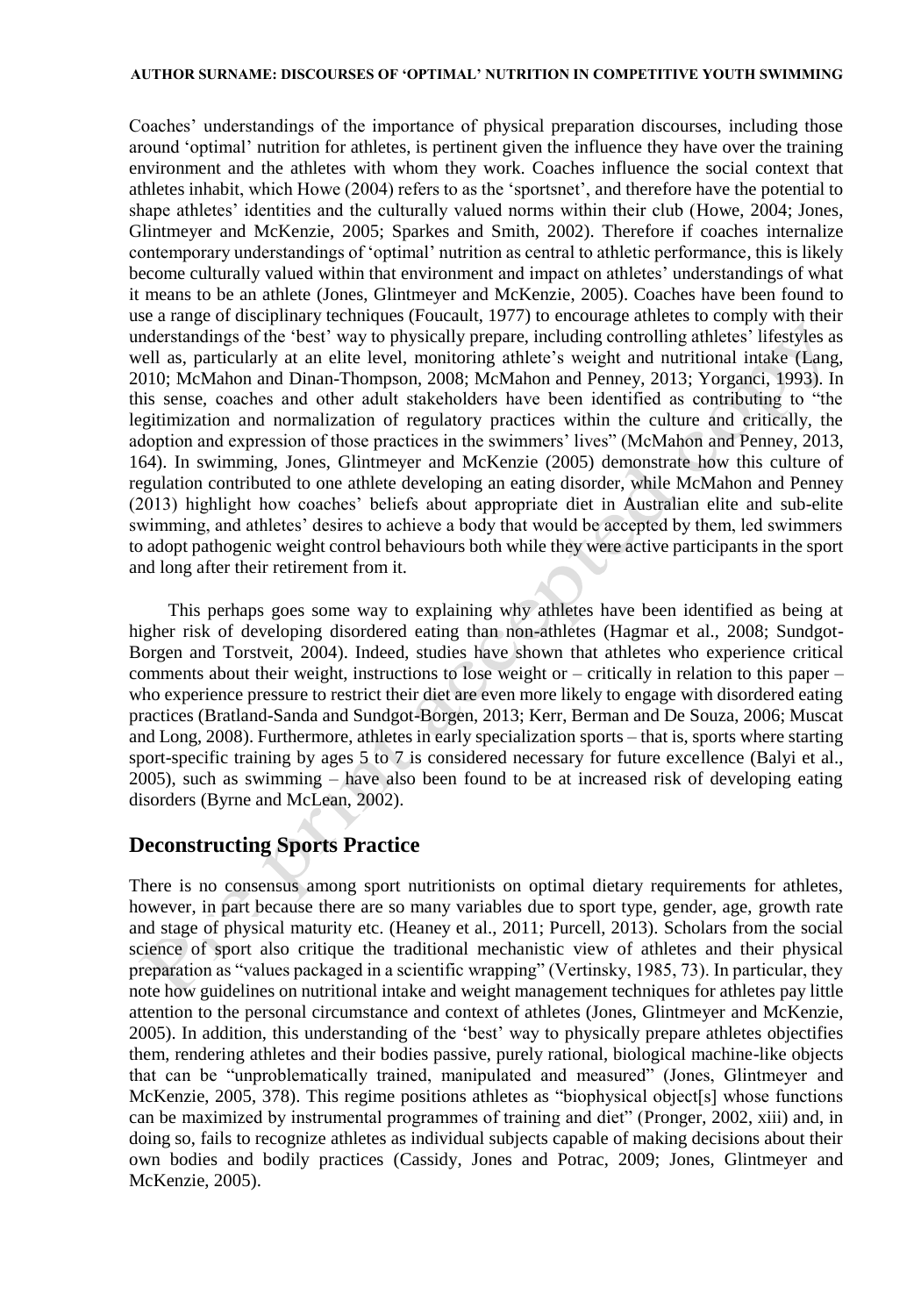Scholars have also noted how common coaching practices, underpinned by understandings of coaches as 'experts' and athletes as 'novice recipients of this authoritative expertise' (Johns and Johns 2000, 231), encourage athletes to conform to normative behaviours in sport, leading them to submit to intensive and sometimes dangerous behaviours (Barker-Ruchti and Tinning, 2010; Johns and Johns, 2000; Lang, 2010). Considered in this light, it is perhaps unsurprising that athletes develop such behaviours as they actions are "congruent with their expected role and developing athletic identity" (Jones, Glintmeyer and McKenzie, 2005, 378), an example of adherence to the 'positive deviance' that Hughes and Coakley (1991, 308) identified more than two decades ago. Crucially, the discourses of physical preparation that pervade modern sport further encourage such conformity to this 'sports ethic' (Hughes and Coakley, 1991), positing that to be a well-prepared athlete who takes their identity as an athlete seriously, one must comply with strict training regimes and controlled lifestyles to achieve success (Lang, 2010; Potrac et al., 2000), such as following 'optimal' nutrition guidelines. This is not to suggest that an athlete's diet or weight have no bearing on their athletic practice. Rather, while coaching discourse emphasizes the rationalistic concepts of productivity and efficiency as central to athletic success (Cassidy, Jones and Potrac, 2009), other forms of knowledge regarding athletes' training and bodily practices are obscured.

## **The Study**

This paper reports the findings from an ethnographic study into coaches' understanding of good practice when working with competitive youth swimmers and how they enact this in their practice. One of the key findings from the study was that coaches considered it good practice to educate youth athletes about what they referred to as 'good' or 'optimal' nutrition and consequently, particularly among coaches at the elite end of the performance spectrum, they enforced strict dietary rules, in some cases attempting to control athletes' lifestyles way beyond the swimming pool to achieve this. Other key findings from the study have been reported elsewhere (see Lang, 2010, 2014; Lang and Light, 2010), but only data relating to coaches' views on discourses of nutrition and that has not previously been published is used here.

An ethnographic approach was adopted to enable a thorough exploration of the discursive resources that coaches had access to and were shaped by (Hammersley and Atkinson, 1995). Indeed, ethnography was employed in this study because it is:

… concerned with what people are, how they behave, how they interact together. It aims to uncover their beliefs, values, perspectives, motivations and how all these things develop or change over time or from situation to situation. It tries to do all this from *within* the group, and from within the perspectives of the group's members. (Woods, 1991, 4; original emphasis)

Data was generated through participant observations of 13 coaches at three ASA-affiliated clubs in north England to triangulate data collection by working in different settings (Lincoln and Guba, 1985). The clubs were placed at different levels of the elite-development ladder and categorized as elite, sub-elite or low level according to their position in the National Swimming League competition, England's largest interclub swimming event (National Swimming League, 2013). All coaches were observed during training sessions over a 12-month period. Participants were between 22- and 60-years-old and four were women. Table 1 outlines the clubs and poolside staff that participated. Pseudonyms have been used throughout.

Data were generated via written and verbally recorded field 'notes' that documented both observed behaviour and information gathered during informal discussions. Observations took place in blocks of several hours, beginning shortly before training began and running until after sessions had ended to allow observation of athletes' and coaches' interactions on the poolside.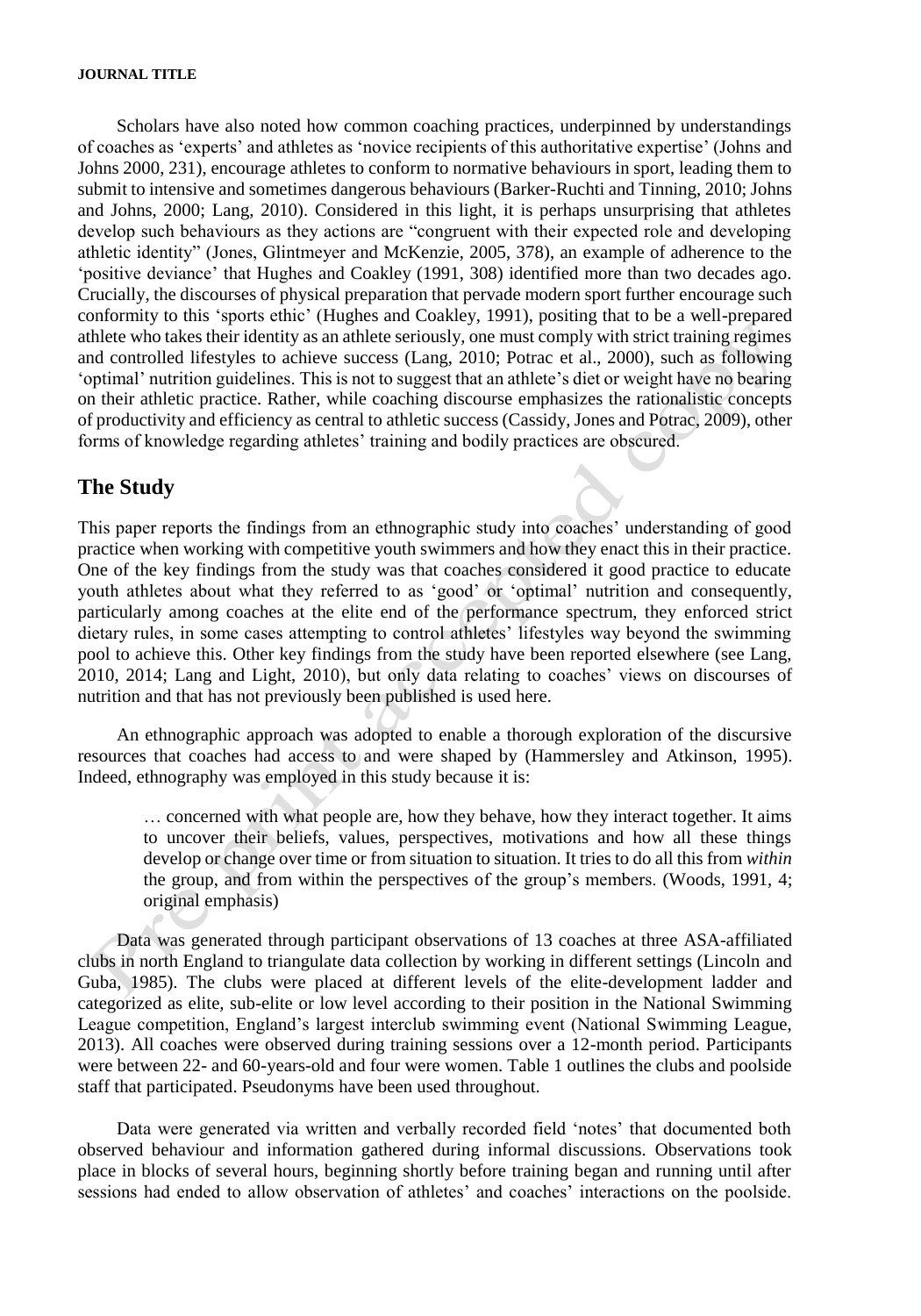Most observations were of pool sessions, although gym-based training and competitions also were observed at two clubs.

|                              | Elite Club Central |        | Sub-elite Club North   Low-level Club South |
|------------------------------|--------------------|--------|---------------------------------------------|
|                              | Seals              | Eels   | <b>Dolphins</b>                             |
| <b>Participating Coaches</b> | Andrew             | Amanda | Jim                                         |
|                              | Steven             | Keith  | Kevin                                       |
|                              | John               | Dave   |                                             |
|                              | Mike               | Frank* |                                             |
|                              | Chris              | Helen* |                                             |
|                              | Jenny              |        |                                             |

|  | Table 1.1: Clubs and participants in observations and interviews |  |  |  |  |
|--|------------------------------------------------------------------|--|--|--|--|
|--|------------------------------------------------------------------|--|--|--|--|

\* Coaches who did not take part in interviews.

The head coaches of three ASA-affiliated swimming clubs were approached first to discuss access. The club chair gave overall approval for the author to work within each club and once the head coach's consent had been negotiated, assistant coaches and poolside helpers were approached to take part. Letters informing athletes and their parents about the research were posted on club notice boards and the researcher was introduced to swimmers and parents before the field work. Observations lasted between seven and nine weeks at each club, until sufficient data had been gathered to inform the interview questions and 'theoretical saturation' (Glaser and Strauss, 1967) had been reached. Most observations were of pool sessions, although land-based training and competitions also were observed if scheduled. All six coaches at the elite club Central Seals were observed, plus five coaches at sub-elite club North Eels and two at 'low-level' club South Dolphins.

Observations were followed by semi-structured interviews with coaches. Eleven of the 13 coaches involved in observations were interviewed; one declined and one left the club during the fieldwork. Interviews drew on observational data and informal discussions with coaches and past literature. The questions sought the perspective of coaching staff regards the club and squad structure, the role of the coach, notions of best practice in athlete development, and child protection issues, among others. Interviews were semi-structured and lasted between 50 minutes and two hours and were recorded with the permission of the coaches. The findings presented here draw on both observational and interview data. The research was approved by the author's institutional research ethics committee and, as part of this, at all stages of the data-generation process, efforts were made to maintain participants' anonymity.

### **Data Analysis**

Data analysis was ongoing and began during the observations. All field notes – verbal 'notes' recorded during observations and expanded upon after each session – and interview transcripts were typed up and interviews transcribed before being subject to inductive analysis to allow findings to emerge from the dominant themes inherent in them (Goetz and LeCompte, 1984). This involved reading and re-reading the text and unpacking relevant patterns, themes, and interrelationships (Johnson and Christensen, 2012). Simultaneously, segments of text were coded into emergent themes, which were repeatedly examined for similarities, differences and patterns. To help explain the themes arising, analytical memos were also used to note "preliminary and tentative connections to various theoretical concepts" (Sparkes and Smith, 2014, 18). Through this process themes became increasingly refined, finally resulting in themes discussed in this paper.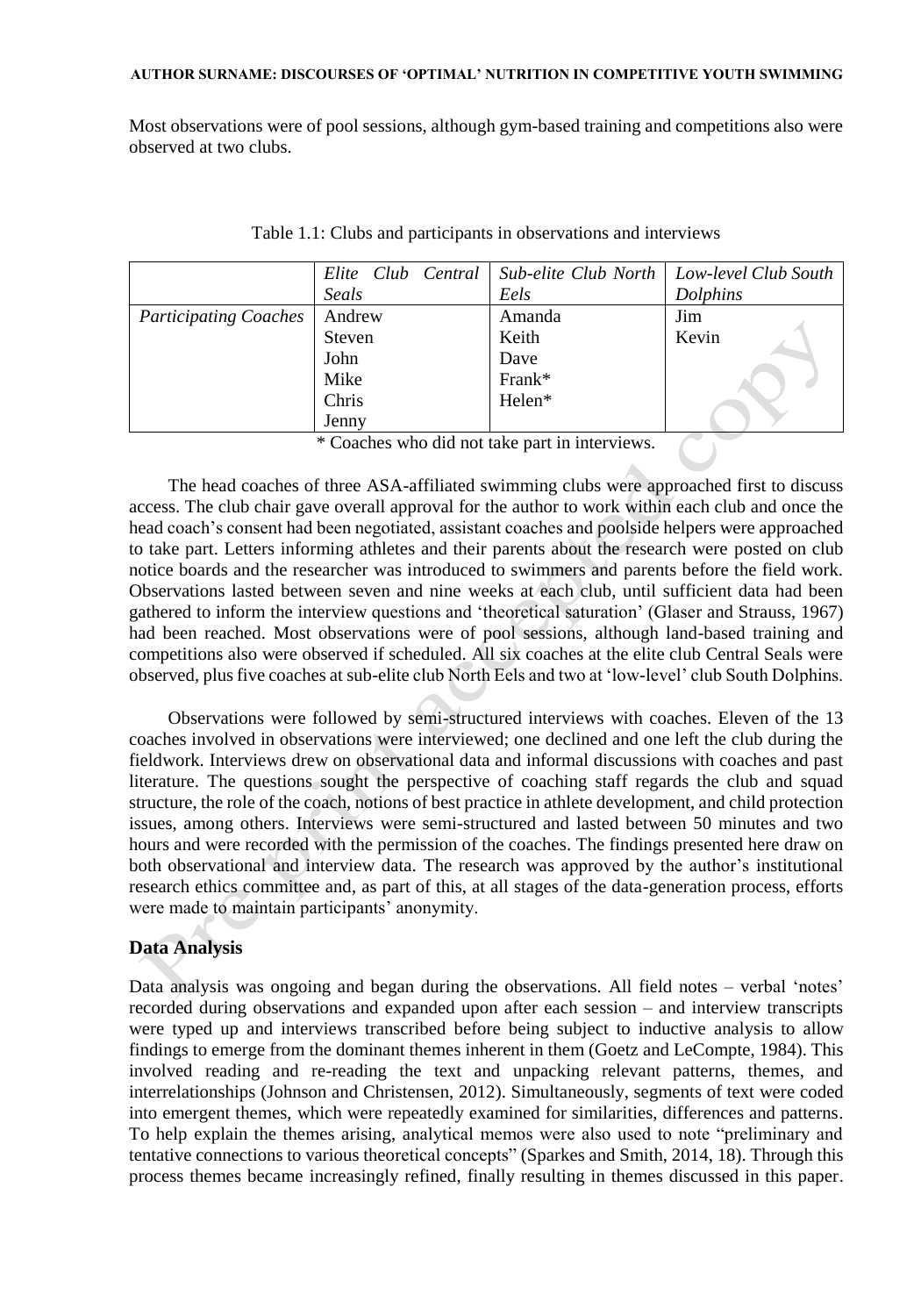Finally, anonymized transcripts and analytical interpretations of these were sent to participants as part of the process of establishing trustworthiness and to encourage reflexive elaboration (Sparkes, 1989).

## **Findings and Discussion**

In line with the dominance of the performance discourse, and in particular of physical preparation discourses of 'optimal' nutrition and weight management, coaches across all levels of the performance spectrum accepted the role played by the sports science sub-discipline of nutrition in physically preparing athletes:

Nutrition's pretty important you know. I don't know a lot on nutrition but I think it's vital they have the right sort of food though … it helps them prepare. (John, elite club)

Swimmers must be very professional in terms of just being prepared for everything, being first on poolside and being there early, looking after yourself in terms of going to bed early etc., eating properly. (Frank, sub-elite club)

These extracts illustrate the pervasiveness of the dominant discursive regime that underpins competitive sport – performance rather than participation (Tinning, 1997). This in turn influences what these coaches know and simultaneously obscures other forms of knowledge, guiding the way these coaches understand what is true and how they behave, in this case leading them to uncritically accept the role of 'optimal' nutrition as a crucial part of an athlete's physical preparation.

Coaches at the elite club drew on an "engineering input-output model" of food as fuel (Spoel, Harris and Henwood, 2012, 4) to explain why nutrition was important for athletes:

What you put into your body is going to have an effect on what it can do. If we don't put the right fuel in we're not going to get a good performance. (Chris, elite club)

Good nutrition has got to be one of the *most* important things because without food you've got no fuel. (Mike, elite club)

Nutrition plays a massive role I think. It helps them to go through growth spurts, it helps them to grow, it helps them to fuel their body properly. I always tell it like Michael Schumacher wouldn't go to your normal Shell garage and put just your normal leaded petrol in his tank and that's the same for these guys … it's got to be the right food, good carbs, low fat, you know. (Steven, elite club)

As the final quote from Steven indicates, a hierarchy of 'good' versus 'bad' foods was also evident in discussions, especially among coaches from the elite club:

... with the little ones and they go to mini galas which is a big thing for them to do a competition and the amount of times they sit on the side eating a packet of crisps, chocolate and they're about to get in the pool five minutes later, no ... we try and educate them as much as we can, tell them about good food and the wrong kinds of food, to bring some pasta, jacket potatoes is another good one, jelly, a bit of fruit. (Jenny, elite club)

If you have a kid who's drinking Coca-Cola and eating sweets every day they're gonna struggle. I had a swimmer like that who was coming here [to the pool] eating a bag of sweets a day and he'd last about half an hour. It's *so* important that they have the right food. (John, elite club)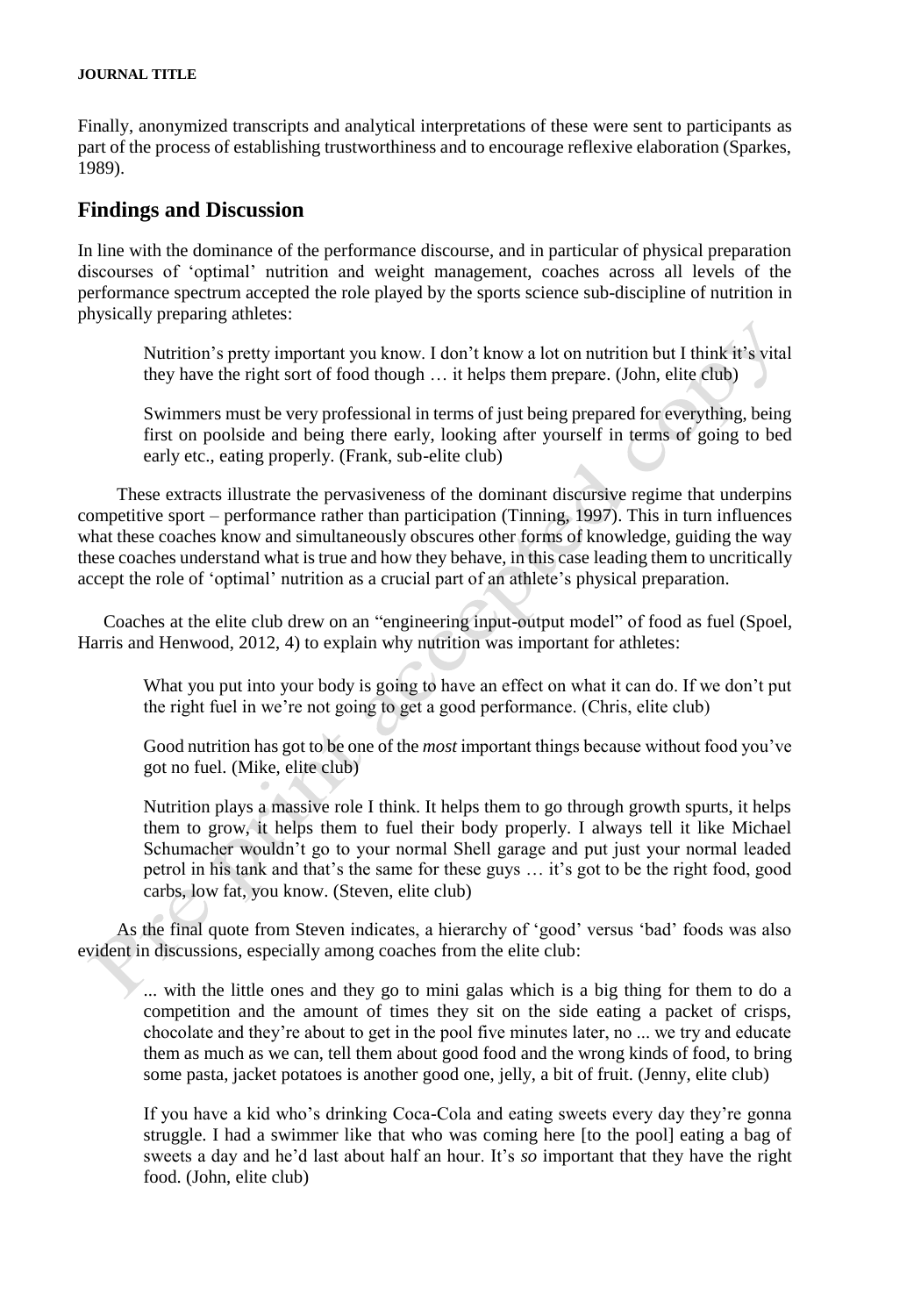These coaches considered 'optimal' nutrition central to ensuring athletic success in swimming, and to explain this coaches, especially those at the elite end of the performance spectrum, drew on the culturally prevalent rationalistic metaphor of food as fuel. Within this, not all food was considered equal – after all, as the analogy goes high-performance cars need highquality, high-octane fuel if they are to perform well. Rather, a qualitative hierarchy of foods was evident, some considered 'good' and some 'bad' (Spoel, Harris and Henwood, 2012). In other words, while food is essential to fuel athletes, any old food will not do; it must be 'nutrient rich', 'good' food. Just as the NHS (2012) refers to a "good diet" and the EIS (no date) to "good food", so the coaches in this study identified a hierarchy of food, with some foods celebrated as 'good', such as carbohydrate-rich pasta and unprocessed foods like fruit, and some demonized as 'bad' or "worse than valueless empty fill; it is positively harmful, a dangerous body pollutant" (Spoel, Harris and Henwood, 2012, 5), such as high-fat and processed goods like crisps and sweets.

A consequence of this conceptualization is that food becomes reduced to its calorific components – what McMahon and Penney (2013) calls its 'fat number' – with food understood as necessary only to provide the body with sufficient energy to train or compete, and eating reduced to a functional, utilitarian act with no inherent pleasure. Kaye-Rasnake et al. (2005, 277) argue that positioning certain foods as inherently 'good' and others as inherently 'bad' is unhelpful and potentially dangerous as "all foods must be considered in relation to other foods and a complete diet". Jones, Glintmeyer and McKenzie (2005) and McMahon and Penney (2013) highlight the potential consequences of this way of conceptualizing food, suggesting that 'fat numbers' and monitoring calorific intake come to govern and regulate athletes' lives physically and emotionally both during their career in sport and long after it has ended and can cause athletes to develop unhealthy eating practices.

The functionalist food-as-fuel metaphor also (re)produces reductionist and mechanistic understandings of the athletic body as a machine (Cassidy, Jones and Potrac, 2009; Jones, Glintmeyer and McKenzie, 2005; Pronger, 2002; Tinning, 1997) and simplistically implies that success can be achieved by any athlete who is willing to train hard enough or, in this case, eat the 'right' food. Inherent in this is that the responsibility for failure to perform is assumed to lie with the athlete themselves, the result of an athlete's failure to prepare or train correctly, perhaps for example, by failing to follow 'optimal' nutritional guidelines. This idea was echoed by several coaches, mainly but not exclusively at the elite club:

Frank explains to the swimmers that he's there to ensure they 'achieve the best they can'. He says this means training hard, as often as possible 'rather than going out with their mates,' and means making 'good food choices instead of bloody McDonalds.' All this, he says, shows the swimmers are committed to the sport, 'doing what you can to be the best you can' and that if they aren't going to do these things they aren't helping themselves achieve this. (fieldnotes, sub-elite club)

… they've got to be hard working, you know, because any swimmer that doesn't want to train hard , eat right – make it their life really – they probably won't succeed because they're just not committed enough and I can't do anything with that … it' comes down to them and how much they want it (Mike, elite club)

As these statements suggest, then, athletes who are 'serious' about their performance should ensure they 'eat smart' and 'eat right'. The concomitant suggestion is that athletes who fail to follow this advice are, presumably, not 'serious' about their performance or about their identity as an athlete. Indeed, coaches constructed athletes who did not adhere to dominant ideas about the 'best' way to physically prepare as uncommitted to their sport, lazy and not 'proper' athletes.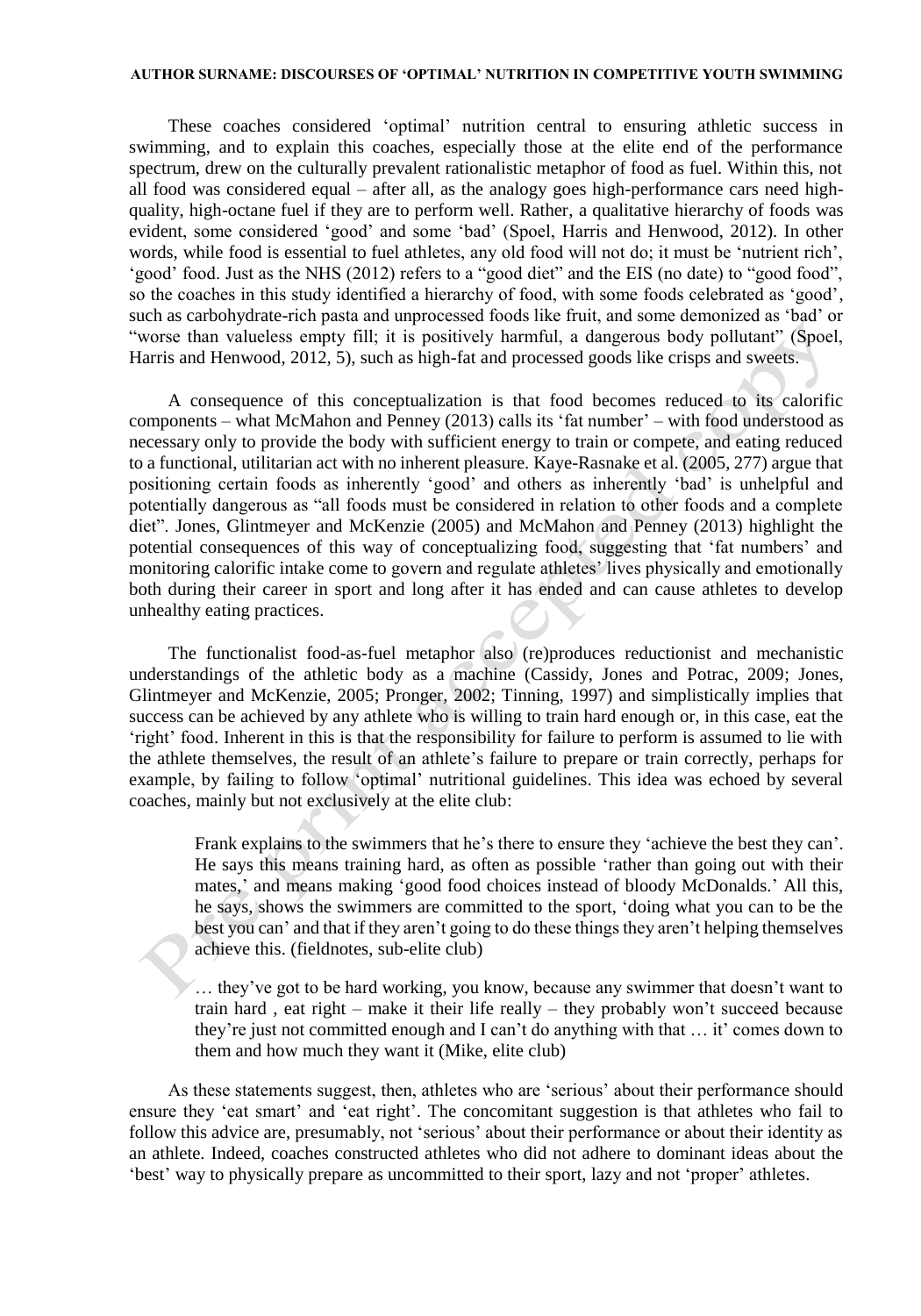At the elite club, coaches' beliefs in the importance of 'optimal' nutrition for athletic preparation led them to enforce strict nutritional guidelines in an attempt to control athletes' diet in and beyond the pool, including banning certain foods and removing any 'contraband':

Field notes, 4/05/07: Steven [elite club] explained that he has banned his athletes from eating crisps, chocolate and other 'junk' food at the pool and at home. He said that when he first came to coach at the club, 'some of the kids were a bit podgy so I banned all junk food and told them that if I saw them with any, I'd take it off them for myself.' He explained how the next day a young male swimmer from his squad came onto the poolside munching on a chocolate bar so he took it off him and ate it himself. Steven told me that the child's parents were furious and eventually left the club. Steven said it was a shame because the kid was one of the club's better swimmers but added that, 'you've got to be firm. Andrew [assistant coach] stood by me. Now none of the kids are allowed to eat junk at the pool'.

Meanwhile, coaches at the non-elite clubs but adopted a more relaxed stance to athlete nutrition:

I'm sure nutrition is very important (laughs) *but* ... it's Sunday today, isn't it? Well, Saturday night and Sunday night at eight o' clock, quarter past eight, at the chip shop down the road, there's a queue a mile long (laughs)! I think it's the general treat after training. There's nothing wrong with it, it's just a treat and it's not going to do them any harm. (Keith, sub-elite club)

... my personal thought is that everything's good in moderation. ... I mean we can advise them on it and … it *is* important what they eat but I wouldn't say to them, you know, cut everything out … it's not the be all and end all. (Kevin, low-level club)

Only Kevin, from the 'low-level' club, questioned the seemingly 'natural' link made within discourses of physical preparation between athlete nutrition and performance and expressed an awareness of the potential dangers of enforcing nutritional rules:

You have to be careful talking to them about diet 'cos they can be very sensitive about their weight … Some of the girls, particularly the older girls that used to be in my group, I see them and I think to myself they seem to have lost a lot of weight, you know because they've grown up, but I wouldn't say that to them, you know, they're kids, at that age where their bodies do change, don't they? And I don't think it's my position to say anything, you know, you should be eating this or that, watch your weight and what you eat ... whatever because, it's natural anyway to change shape and it can make them sensitive  $\ldots$  erm, and I guess I mean, erm, it's not as, as erm simple as eating X equals good performance anyway I don't think, you know, and it can make them sensitive about their weight, which can, you know, erm, it can cause problems … like about what they eat, you know.

Although coaches at the non-elite level clubs showed an awareness of discourses of physical preparation and optimal nutrition, they were also critical of it, perhaps because at the lower echelons of swimming the performance discourse gives way to a more participatory understanding of sport that stresses "inclusion, equity, involvement, enjoyment, social justice, caring, cooperation, movement" (Tinning, 1997, 97-8; see also Lang, 2010). However, Kevin was the only coach to express an awareness of the potential dangers of focusing on athletes' diet, particularly among young athletes whose bodies are still developing (Kerr, Berman and De Souza, 2006; Muscat and Long, 2008). In doing so Kevin also rejected dominant understandings that construct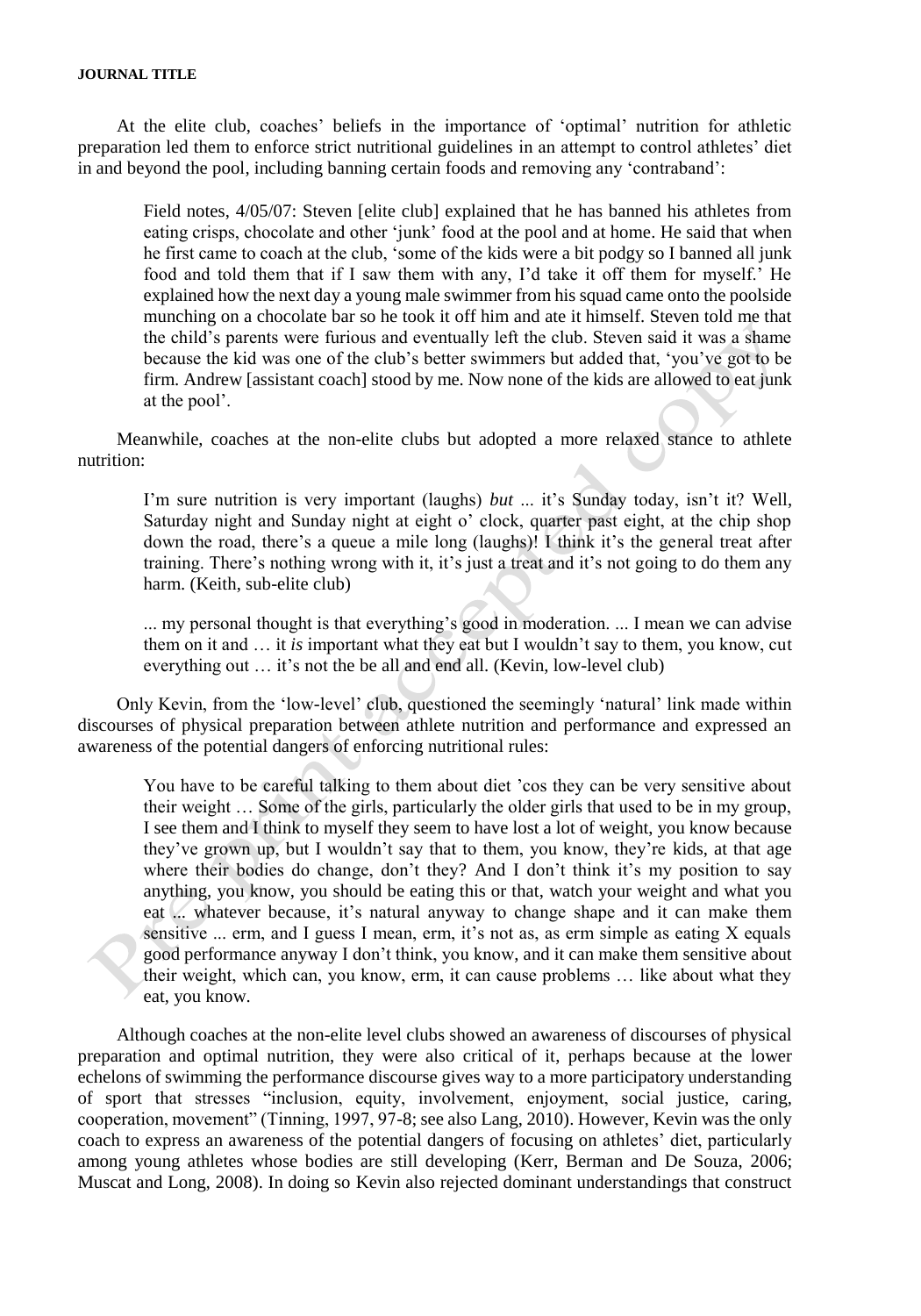athletes as biophysical objects who can be "unproblematically trained, manipulated and measured" (Jones, Glintmeyer and McKenzie, 2005, 378). Rather, Kevin recognized the athletes he worked with as individuals with their own personal circumstances and contexts (Jones, Glintmeyer and McKenzie, 2005), first and foremost children who were in constant physical and perpetual development.

## **Conclusion**

This paper has explored how coaches understand and enact knowledge of athlete preparation in relation to 'optimal' nutrition in their practice when working with competitive youth swimmers. Legitimized through dominant bio-scientific discourses of performance and the 'best' way to physically prepare athletes, all coaches highlighted the importance of 'optimal' nutrition for athletes. However, the data revealed clear differences between coaches at the three clubs, most notably between coaches at the elite club and those at the two non-elite clubs. Coaches at the elite club enforced strict dietary rules within and beyond the swimming pool and punished athletes for failing to follow these, despite disagreement from some parents that resulted in athletes leaving the club. Coaches at the elite club were also more likely to draw on an "engineering input-output model" of food as fuel (Spoel, Harris and Henwood, 2012, 4) and, in doing so, reduce food to its nutritional content and construct the athletic body as a machine (Cassidy, Jones and Potrac, 2009; Jones, Glintmeyer and McKenzie, 2005; Pronger, 2002; Tinning, 1997). Meanwhile, coaches at the two non-elite clubs tended to adopt a more relaxed stance and, in some cases, recognized that focusing on athletes' diet, particularly among young athletes, could result in athletes developing unhealthy eating practices and negative body image. It appears, then, that the performance level at which coaches worked mediated the discourses that underpinned their knowledge, with coaches at the elite club subscribing more to a discourse of performance, which "implicitly support[s] competition, survival of the fittest, and the exclusion of the less fit or able" (Tinning, 1997, 97- 98), while those at the two non-elite clubs aligned with a participation discourse that stresses involvement and enjoyment (Tinning, 1997).

The consequences of the findings presented here are manifold. Firstly, in promoting only one seemingly 'correct' way of preparing as a swimmer – in the case discussed here, following 'optimal' nutrition guidelines – the coaches at the elite club created an exclusionary 'sportsnet' (Rowe, 2004) whereby athletes who were unwilling or unable to conform to their coaches' expectations were at best, marginalized – for example, written off as lacking ambition and commitment – and, at worst, excluded entirely – for example, by being channeled out of competitive youth swimming, as occurred in at least one instance when an athlete left the club following disagreement with the coach about the club's strict ban on certain foods.

In addition, enforcing rules to encourage athlete conformity to coaches' understandings of appropriate athlete nutrition restricts athletes' autonomy, positioning them as incapable of making decisions about their own bodies and bodily practices, further legitimizing the subjectivity of the unquestioning, compliant and dependent athlete (Cassidy, Jones and Potrac, 2009; Johns and Johns, 2000; Jones, Glintmeyer and McKenzie, 2005). This disempowers athletes and, worryingly, can facilitate abuse and harassment (Brackenridge et al., 2010; Klein and Palzkill, 1998; Lang, 2010b). It also fails to take into consideration the personal circumstances and context of athletes (Jones, Glintmeyer and McKenzie, 2005) and places them at risk of developing disordered eating practices (Kerr, Berman and De Souza, 2006; Muscat and Long, 2008).

Moreover in banning certain foods, coaches are positioning some foods as inherently 'good' and others as inherently 'bad' – a construction that is unhelpful and potentially dangerous as it fails to acknowledge the importance of balance and that "some 'bad foods' may actually contain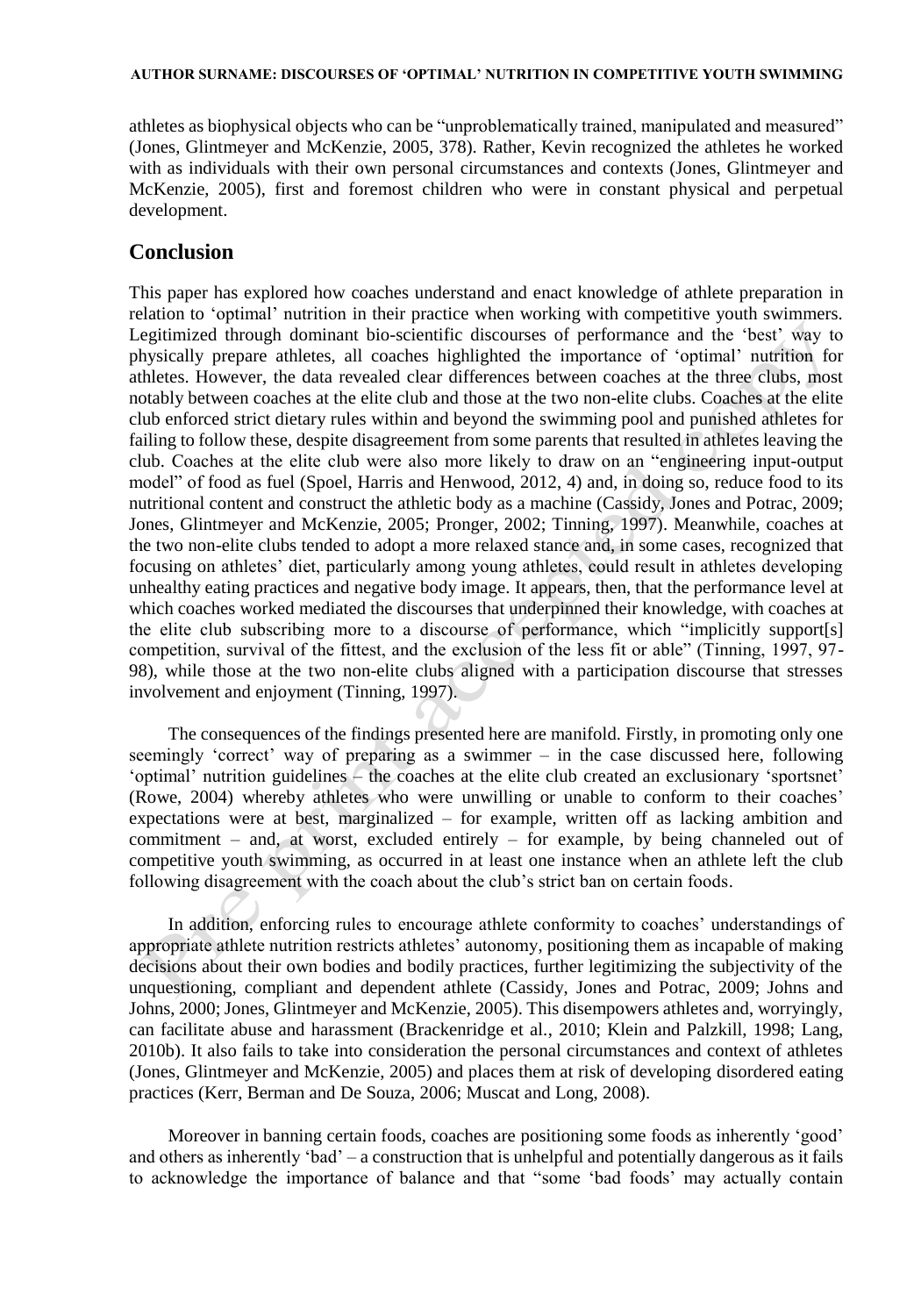essential nutrients and be important components of a balanced diet" (Kaye-Rasnake et al., 2005, 286). It has even been suggested that positioning certain foods in this way can lead to disordered eating practices and a condition known as *orthorexia nervosa*, in which suffers obsess about eating foods perceived to be 'good' and whose consequences can be as severe as those of *anorexia nervosa* (Bratman, 2000). This concern is particularly salient in light of understandings of the 'sports ethics (Hughes and Coakley, 1991, 308) discussed earlier, and how athletes' 'positive deviance' can place them at greater risk of developing disordered eating than non-athletes (Bratland-Sanda and Sundgot-Borgen, 2013; Hagmar et al., 2008; Sundgot-Borgen and Torstveit, 2004).

As key individuals 'with clear, recognized legal, professional-ethical and/or cultural responsibility for the safety, health, development and wellbeing of the child' (Committee on the Rights of the Child, 2011: para. 33), coaches have a legal as well as a moral responsibility to protect children from harm and to put what is best for children at the heart of everything they do. The findings presented here raise important questions about the extent to which all coaches, but particularly those at the elite end of the spectrum where performance often takes precedence over participation and enjoyment (Tinning, 1997), are meeting these requirements, and suggest everyone involved in sport needs to more carefully consider the (perhaps unintended) consequences of traditional rationalistic understandings of athletes and their physical preparation.

## **Acknowledgements**

 $\alpha$ 

The author would like to thank the editor and the anonymous reviewers for their constructive comments on an earlier version of this paper.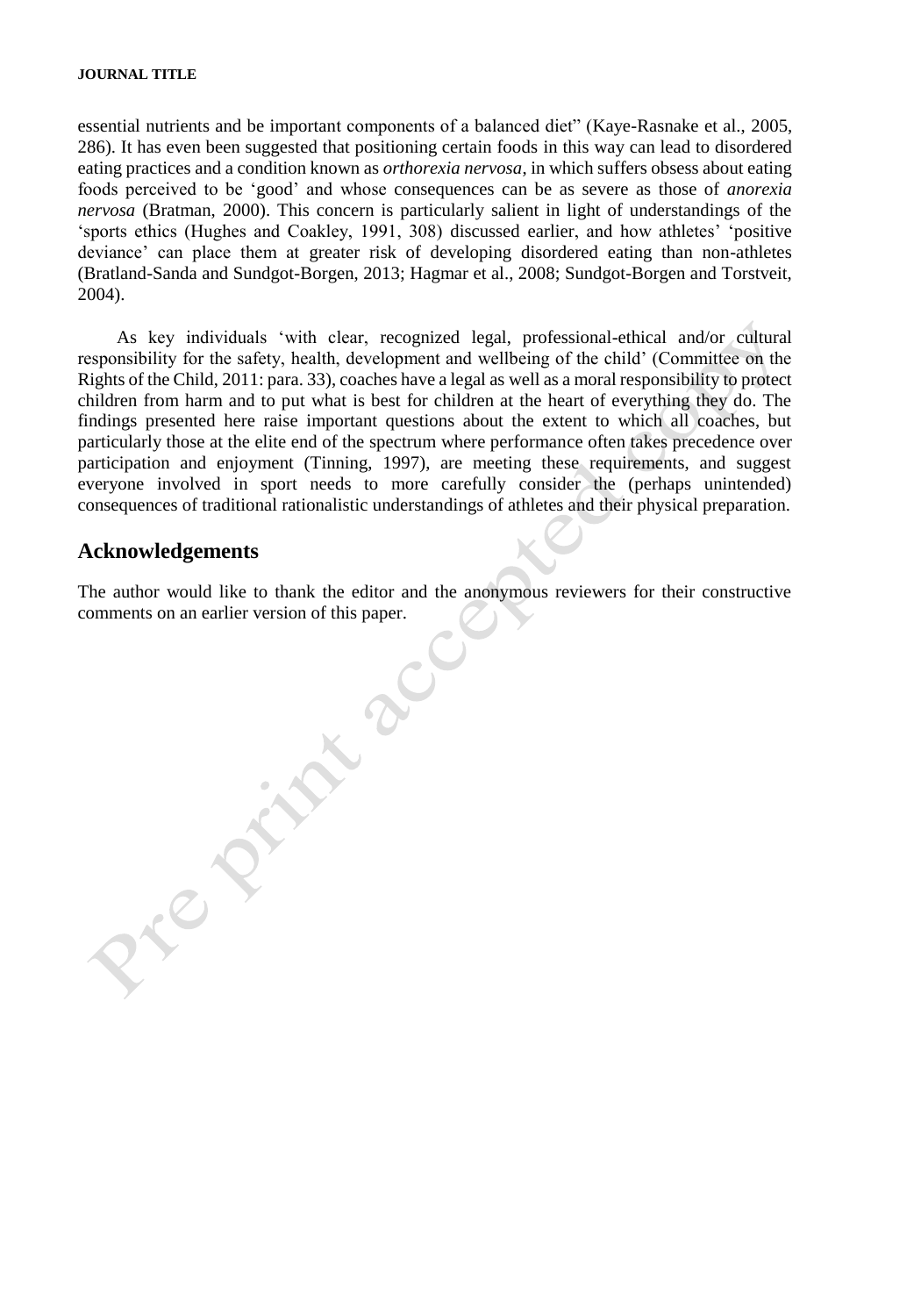#### **REFERENCES**

- Amateur Swimming Association. 2012b. *ASA Level 3 Certificate in Coaching Swimming (QCF)*. Available: [http://www.swimming.org/assets/uploads/library/Qualification\\_Spec\\_-](http://www.swimming.org/assets/uploads/library/Qualification_Spec_-_L3CS_-_RW_Signed_Off.pdf) L3CS - RW Signed Off.pdf (accessed 27 January 2014).
- Amateur Swimming Association. 2013. *ASA Level 2 Certificate in Coaching Swimming (QCF)*. Available: [http://www.swimming.org/assets/uploads/library/L2\\_CS\\_-](http://www.swimming.org/assets/uploads/library/L2_CS_-_Qualification_Specification_for_Centres.pdf) [\\_Qualification\\_Specification\\_for\\_Centres.pdf](http://www.swimming.org/assets/uploads/library/L2_CS_-_Qualification_Specification_for_Centres.pdf) (accessed 27 January 2014).
- Anderson, Carlin M., Petrie, Tyler A., and Neumann, Craig S. 2011. "Psychosocial Correlates of Bulimic Symptoms Among NCAA Division-I Female Collegiate Gymnasts and Swimmers/Divers." *Journal of Sport and Exercise Psychology* 33: 483-505.
- Barker-Ruchti, Nathalie & Tinning, Richard. 2010. "Foucault in Leotards: Corporeal Discipline in Women's Artistic Gymnastics." *Sociology of Sport Journal* 27: 229-50.
- Balyi, Istvan, Cardinal, Charles, Higgs, Colin, Norris, Steve & Way, Richard. 2005. *Canadian Sport for Life: Long Term Athlete Development*. Vancouver, BC.: Canadian Sports Centers.
- Bonci, Christine M., Bonci, Leslie J., Granger, Lorita R., Johnson, Craig L., Malina, Robert. M., Milne, Leslie W., Ryan, Randa R. & Vanderbunt, Erin M. 2008 "National Athletic Trainers' Association Position Statement: Preventing, Detecting and Managing Disordered Eating in Athletes." *Journal of Athletic Training* 43: 80-108.
- Brackenridge, Celia H., Fasting, Kari, Kirby, Sandra and Leahy, Trish. 2010. *Protecting Children from Violence in Sport: A Review with a Focus on Industrialized Countries*. Florence: UNICEF Innocenti Research Center.
- Bratland-Sanda, Solfrid and Sundgot-Borgen, Jorunn. 2013. "Eating Disorders in Athletes: Overview of Prevalence, Risk Factors and Recommendations for Prevention and Treatment." *European Journal of Sport Science* 13: 499-508.
- Bratman, Steven. 2000. *Health Food Junkies: Overcoming the Obsession with Healthful Eating.*  New York: Broadway Books.
- Bridel, William. 2013. "Not Fat, Not Skinny, Functional Enough to Finish: Interrogating Constructions of Health in the Ironman Triathlon." *Leisure/Loisir* 37: 37-56.
- Byrne, Susan & McLean, N. 2002. "Elite Athletes: Effects of the Pressure to Be Thin." *Journal of Science and Medicine in Sport* 5: 80-94.
- Cassidy, Tanya, Jones, Robyn .L and Potrac, Paul. 2009. *Understanding Sports Coaching: The*  Social, Cultural and Pedagogical Foundations of Coaching Practice. (2<sup>nd</sup> ed.). London: Routledge.
- Coakley, Jay. 1992. "Burnout among Adolescent Athletes: A Personal Failure or a Social Problem?" *Sociology of Sport Journal*. 9: 271-85.
- Dunford, Marie. 2010. *Fundamentals of Sport and Exercise Nutrition*. Leeds: Human Kinetics.

English Institute of Sport. No Date. *Performance Nutrition*. Available: [http://www.eis2win.co.uk/pages/EIS\\_Expertise.aspx](http://www.eis2win.co.uk/pages/EIS_Expertise.aspx) (accessed 22/3/14).

- Foucault, Michel. 1977. *Discipline and Punish: The Birth of the Prison*. London: Allen Lane.
- Gibson, Jennifer C., Stuart-Hill, Lynneth, Martin, Steven & Gaul, Catherine. 2011. "Nutrition of Junior Canadian Female Soccer Athletes." *International Journal of Sport Nutrition and Exercise Metabolism* 21: 507-14.
- Glaser, Barney L. and Strauss, Anselm G. 1967. *The Discovery of Grounded Theory: A Strategy for Qualitative Research*. Chicago: Aldine.
- Goertz, Judith and LeCompte, Margaret. 1984. Ethnography and Qualitative Design in Educational Research. New York: Academic Press.
- Hagmar, Magnus, Hirschberg A L., Berglund L. & Berglund B. 2008. "Special Attention to the Weight-Control Strategies Employed by Olympic Athletes Striving for Leanness is Required." *Clinical Journal of Sports Medicine* 18:5-9.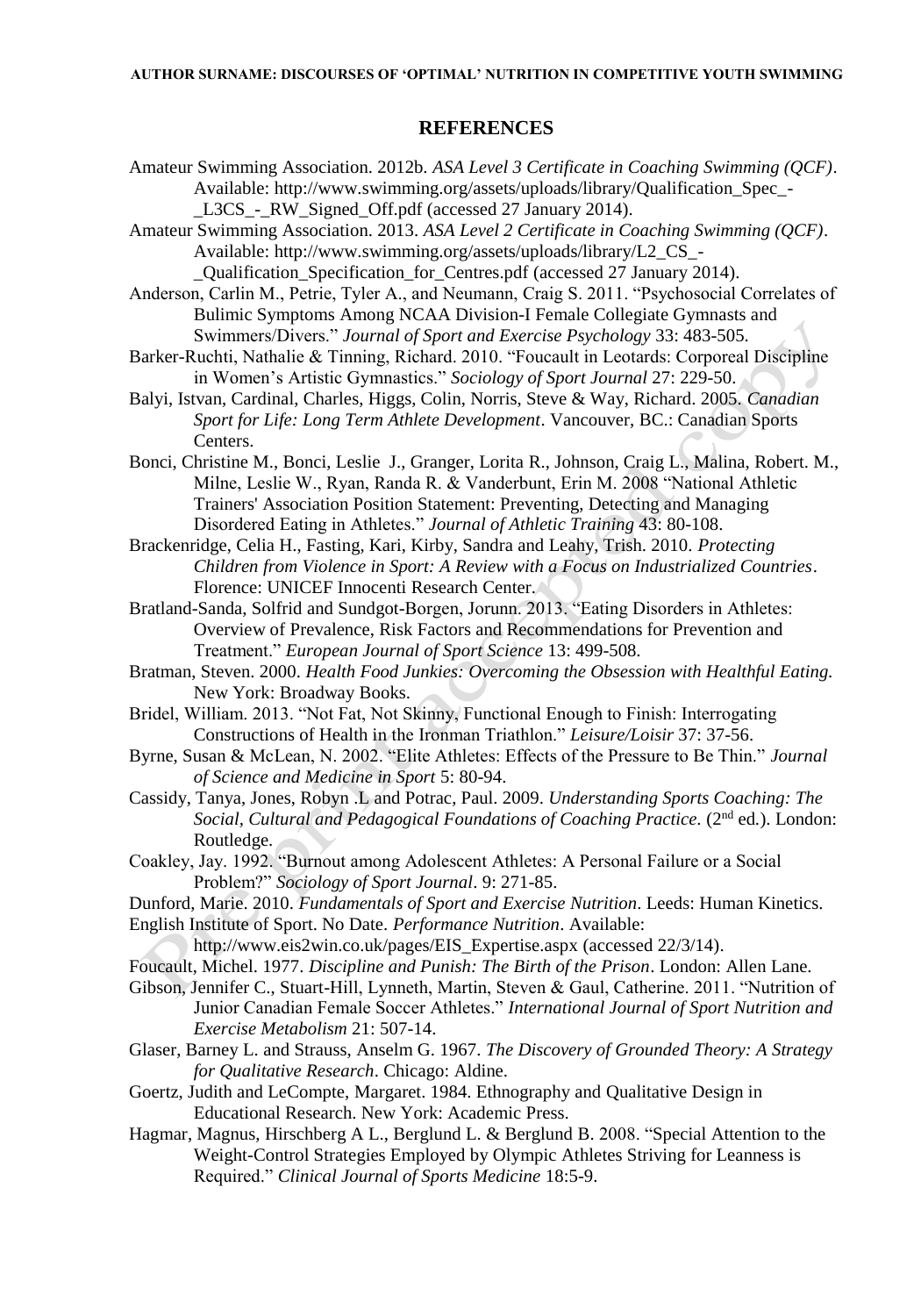- Hammersley, Martyn and Atkinson, Paul. 1995. *Ethnography: Principles in Practice.* (2nd ed.). London: Routledge.
- Heaney, Susan, O'Connor, Helen, Naughton, Geraldine and Gifford, Janelle. 2008. "Towards an Understanding of the Barriers to Good Nutrition for Elite Athletes." *International Journal of Sports Science and Coaching* 3: 391-401.
- Howe, David. 2004. *Sport, Professionalism and Pain: Ethnographies of Injury and Risk*. London: Routledge.
- Hughes, Richard and Coakley, Jay J. 1991. "Positive Deviance among Athletes: The Implications of Over Conformity to the Sport Ethic." *Sociology of Sport Journal* 8: 307-25.
- International Olympic Committee Medical Commission. 2006. *Position Stand on the Female Athlete Triad*. Available:
- [http://www.olympic.org/documents/reports/en/en\\_report\\_917.pdf](http://www.olympic.org/documents/reports/en/en_report_917.pdf) (accessed 28/05/14). International Olympic Committee. 2010. *Consensus Statement on Sports Nutrition*. Available:
	- <http://www.olympic.org/Documents/Reports/EN/CONSENSUS-FINAL-v8-en.pdf> (accessed 22/3/14).
- International Olympic Committee. 2012. *Nutrition for Athletes: A Practical Guide to Eating for Health and Performance, Prepared by the Nutrition Working Group of the International Olympic Committee*. Available:

[http://www.olympic.org/documents/reports/en/en\\_report\\_833.pdf](http://www.olympic.org/documents/reports/en/en_report_833.pdf) (accessed 25/05/14).

- Johnson, Burke and Christensen, Larry B. 2012. *Educational Research: Quantitative, Qualitative, and Mixed Approaches*. London: Sage.
- Johns, David P. & Johns, Jennifer S. 2000. "Surveillance, Subjectivism and Technologies of Power: An Analysis of the Discursive Practice of High-Performance Sport." *International Review for the Sociology of Sport* 35: 219-34.
- Jones, Robyn L., Glintmeyer, Nikki and McKenzie, Alex. 2005. "Slim Bodies, Eating Disorders and the Coach-Athlete Relationship: A Tale of Identity Creation and Disruption." *International Review for the Sociology of Sport* 40: 377-91.
- Kaye-Rasnake, L., Laube, Emily, Lewis, Meghan and Linscheid, Thomas R. 2005. "Children's Nutritional Judgments: Relation to Eating Attitudes and Body Image." *Health Communication* 18: 275-89.
- Kerr, Gretchen, Berman, Erica & De Souza, Mary J. 2006. "Disordered Eating in Women's Gymnastics: Perspectives of Athletes, Coaches, Parents, and Judges." *Journal of Applied Sport Psychology* 18: 28-43.
- Klein, Michael and Palzkill, Birgit. 1998. *Violence against Girls and Women in Sport*. Dusseldorf: Ministry of Women, Youth, Family and Health: North Rhine-Westphalia.
- Lang, Melanie. 2010. "Surveillance and Conformity in Competitive Youth Swimming." *Sport, Education and Society* 15: 19-37.
- Lang, Melanie. 2014. "Touchy Subject: A Foucauldian Analysis of Coaches' Perceptions of Adult-Child Touch in Youth Swimming." *Sociology of Sport Journal*.
- Lang, Melanie and Light, Richard. 2010. "Interpreting and Implementing the Long Term Athlete Development Model: English Swimming Coaches' Views on the (Swimming) LTAD in Practice." *International Journal of Sports Science and Coaching* 5: 389-402.
- Lee, Jessica and McDonald, Doune. 2010. "'Are They Just Checking Our Obesity or What?' The Healthism Discourse and Rural Young Women." *Sport, Education and Society* 15: 203- 19.
- Lincoln, Yvonna S. and Guba, Egon G. 1985. *Naturalistic Inquiry*. Newbury Park, CA: Sage.
- McArdle William D., Katch Frank I. and Katch, Victor, L. 2009. *Sports and Exercise Nutrition*  $(3<sup>rd</sup> ed)$ . Baltimore, MD: Lippincott Williams & Wilkins.
- McMahon, Jennifer A. and Dinan-Thompson, Maree. 2008. ["A Malleable Body: Revelations](http://eprints.jcu.edu.au/5690/)  [from an Elite Australian Swimmer."](http://eprints.jcu.edu.au/5690/) *ACHPER Healthy Lifestyles Journal* 55: 23-8.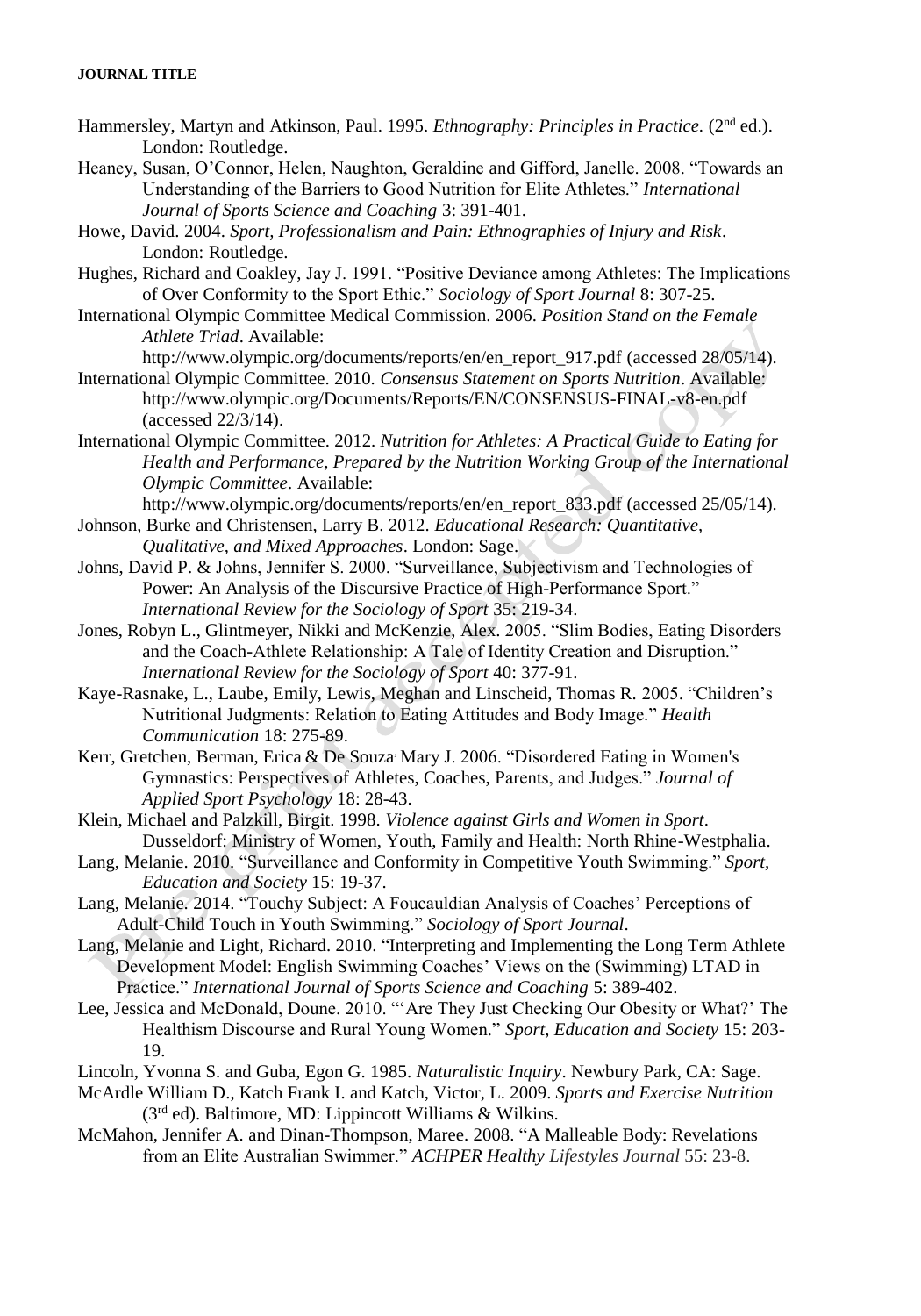McMahon, Jennifer A. and Penney, Dawn. 2013. "(Self-) Surveillance and (Self-) Regulation: Living by Fat Numbers within and Beyond a Sporting Culture." *Qualitative Research in Sport, Exercise and Health* 5: 157-78.

McMahon, Jennifer A. and Penney, Dawn. 2013: "Body Pedagogies, Coaching and Culture: Three Australian Swimmers' Lived Experiences." *Physical Education and Sport Pedagogy* 18: 317-35.

- Meyer, Flavia, O'Connor, Helen and Shirreffs, Susan M. 2007. "International Association of Athletics Federations: Nutrition for the Young Athlete." *Journal of Sports Science* 25 (Supplement 1): S73-S82.
- Muscat, Anne C. and Long, Bonita C. 2008. "Critical Comments About Body Shape and Weight: Disordered Eating of Female Athletes and Sport Participants." *Journal of Applied Sport Psychology* 20: 1-24.
- National Athletic Trainers' Association. 2014. *About NATA*. Available: <http://www.nata.org/aboutNATA> (accessed 02/05/14).
- National Health Service (2012) *Food for Sport*. Online. Available: <http://www.nhs.uk/Livewell/Goodfood/Pages/Sport.aspx> (accessed 22/3/14).
- National Swimming League. 2013. *The National Swimming League*. Available: [http://www.nationalswimmingleague.org.uk](http://www.nationalswimmingleague.org.uk/) (accessed 15/05/14).
- Nattiv, Aurelia, Loucks, Anne B. & Manore Melinda M. 2007. "The Female Athlete Triad." *Medicine and Science in Sports and Exercise* 39: 1867-82.
- Potrac, Paul, Brewer, Clive, Jones, Robyn L., Armour, Kathy & Hoff, Jan. 2000. "Towards an Holistic Understanding of the Coaching Process." *Quest* 52: 186-99.
- Pronger, Brian. 2002. *Body Facism: Salvation in the Technology of Physical Fitness*. Toronto: University of Toronto Press.
- Purcell, Laura K. 2013. "Sport Nutrition for Young Athletes." *Paediatric Child Health* 18: 200- 2.
- Rodriguez, Nancy, DiMarco, Nancy and Langley, Susie. 2001. *Position Stand: Nutrition and Athletic Performance*. Available:<http://www.ncbi.nlm.nih.gov/pubmed/19225360> (accessed 02/05/14).
- Romana, Venkata Y. 2010. "Energy Requirements of Indian Athletes in Various Sports." *British Journal of Sports Medicine* 44: 40-50.
- Sparkes, Andrew. 1989. "Paradigmatic Confusions and the Evasions of Critical Issues in Naturalistic Research*." Journal of Teaching in Physical Education* 8: 131-51.
- Sparkes, Andew C. and Smith, Brett. 2002. "Sport, Spinal Cord Injury, Embodied Masculinities, and the Dilemmas of Narrative Identity." *Men and Masculinities* 4: 258-85.
- Sparkes, Andrew, C. and Smith, Brett. 2014. *Qualitative Research Methods in Sport, Exercise and Health: From Process to Product*. London: Routledge.
- Spoel, Philippa, Harris, Roma & Henwood, Flis. 2012. "Healthy Living: Metaphors We Eat By?" *Present Tense: A Journal of Rhetoric in Society* 2: 1-11.
- Sundgot-Borgen, Jorunn and Torstveit, Monica K. 2004. ["Prevalence](http://web.ebscohost.com/ehost/viewarticle?data=dGJyMPPp44rp2%2fdV0%2bnjisfk5Ie46bVRsKqwTbek63nn5Kx95uXxjL6trVGtqK5Itpa0UrOtuEmxlr9lpOrweezp33vy3%2b2G59q7TLOtsVGyprBLpOLfhuWz44ak2uBV36%2fmPvLX5VW%2fxKR57LOvSreptE61rqR%2b7ejrefKz5I3q4vJ99uoA&hid=8) of Eating Disorders in Elite Athletes [is Higher Than in the General Population."](http://web.ebscohost.com/ehost/viewarticle?data=dGJyMPPp44rp2%2fdV0%2bnjisfk5Ie46bVRsKqwTbek63nn5Kx95uXxjL6trVGtqK5Itpa0UrOtuEmxlr9lpOrweezp33vy3%2b2G59q7TLOtsVGyprBLpOLfhuWz44ak2uBV36%2fmPvLX5VW%2fxKR57LOvSreptE61rqR%2b7ejrefKz5I3q4vJ99uoA&hid=8) *Clinical Journal of Sport Medicine* 14: 25-32.
- Tinning, Richard. 1997. "Performance and Participation Discourses in Human Movement: Toward a Socially Critical Physical Education." In: Fernández-Balboa, Juan-Miguel. (ed.) *Critical Postmodernism in Human Movement, Physical Education and Sport*. Albany, NY.: State University of New York Press. (99-119).
- US Anti-Doping Agency. 2010. *Optimal Dietary Intake: The Basics*. Available: <http://www.usada.org/files/active/athletes/NutritionBookletFinal.pdf> (accessed 28/05/14).
- Vertinsky, Patricia. 1985. "Risk Benefit Analysis of Health Promotions: Opportunities and Threats for Physical Education." *Quest* 37: 71-83.